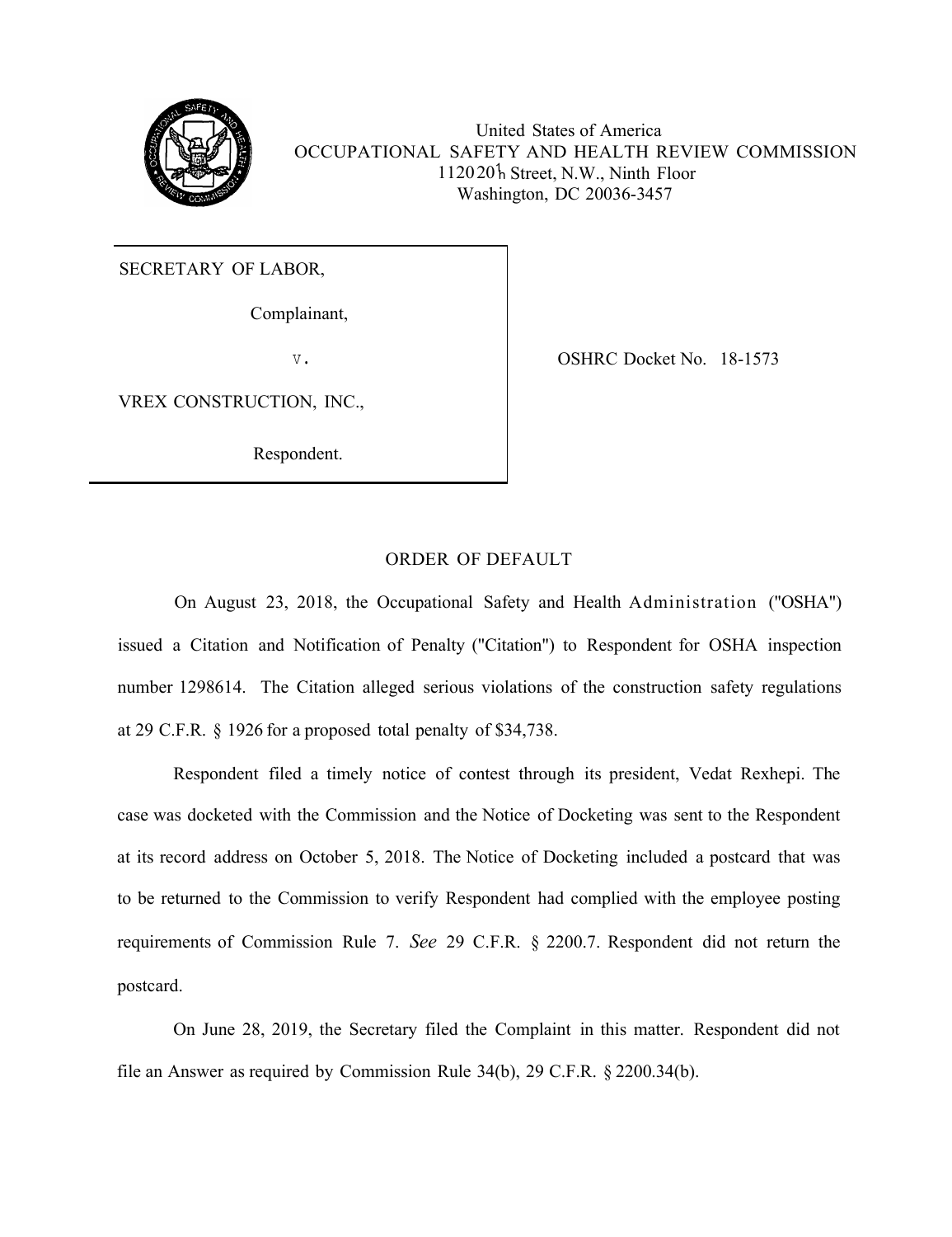On August 16, 2019, the undersigned issued an Order to Show Cause Why Notice of Contest Should Not Be Dismissed ("Order") to Respondent. The Order directed Respondent to show cause on or before August 30, 2019, as to why it should not be declared in default for not filing an Answer to the Complaint. The Order expressly stated that a failure to respond will result in all violations set out in. the Citation being affirmed and the proposed penalties assessed without a hearing.

The Order was sent to Respondent, at its record address, through the United States Postal Service ("USPS") by regular first-class mail and by certified mail<sup>1</sup> with return receipt requested. The mailing by regular first-class mail was not returned and is presumed delivered. Respondent received and signed for the certified mailing on August 26, 2019. It is concluded Respondent received the Order.

The undersigned's office staff attempted to contact Respondent by phone on October 2, 2019 and October 16, 2019. A message requesting a reply call was left each time. There was no response to these phone calls. On October 23, 2019, my staff called and spoke with a representative of the Respondent, who promised to file documents in the Commission's efiling system. Despite that, Respondent has not responded to the Order, did not provide an Answer, and has not otherwise communicated with my office.<sup>2</sup>

The sanction of a default judgment is appropriate "when any party has failed to plead or otherwise proceed as provided by these rules or as required by the Commission or Judge." 29 C.F.R.  $\S 2200.101(a).$ <sup>3</sup> A judge has very broad discretion in imposing sanctions for

<sup>&</sup>lt;sup>1</sup> The certified mailing tracking number was  $7017-3040-0001-1132-2068$ .

<sup>2</sup> The Commission expects a business to maintain "orderly procedures for handling important documents." *Louisiana-Pacific Corp.,* 13 BNA OSHC 2020, 2021 (No. 86-1266, 1989) (citations omitted).

<sup>3</sup> Commission Rule 101(a), 29 C.F.R. § 2200. 101(a), provides in pertinent part that: *"Sanctions.* When any party has failed to plead or otherwise proceed as provided by these rules or as required by the ... Judge, he may be declared to be in default . . . after having been afforded an opportunity to show cause why he should not be declared to be in default. . . .Thereafter, the . . . Judge, in [her] discretion, may enter a decision against the defaulting party.''